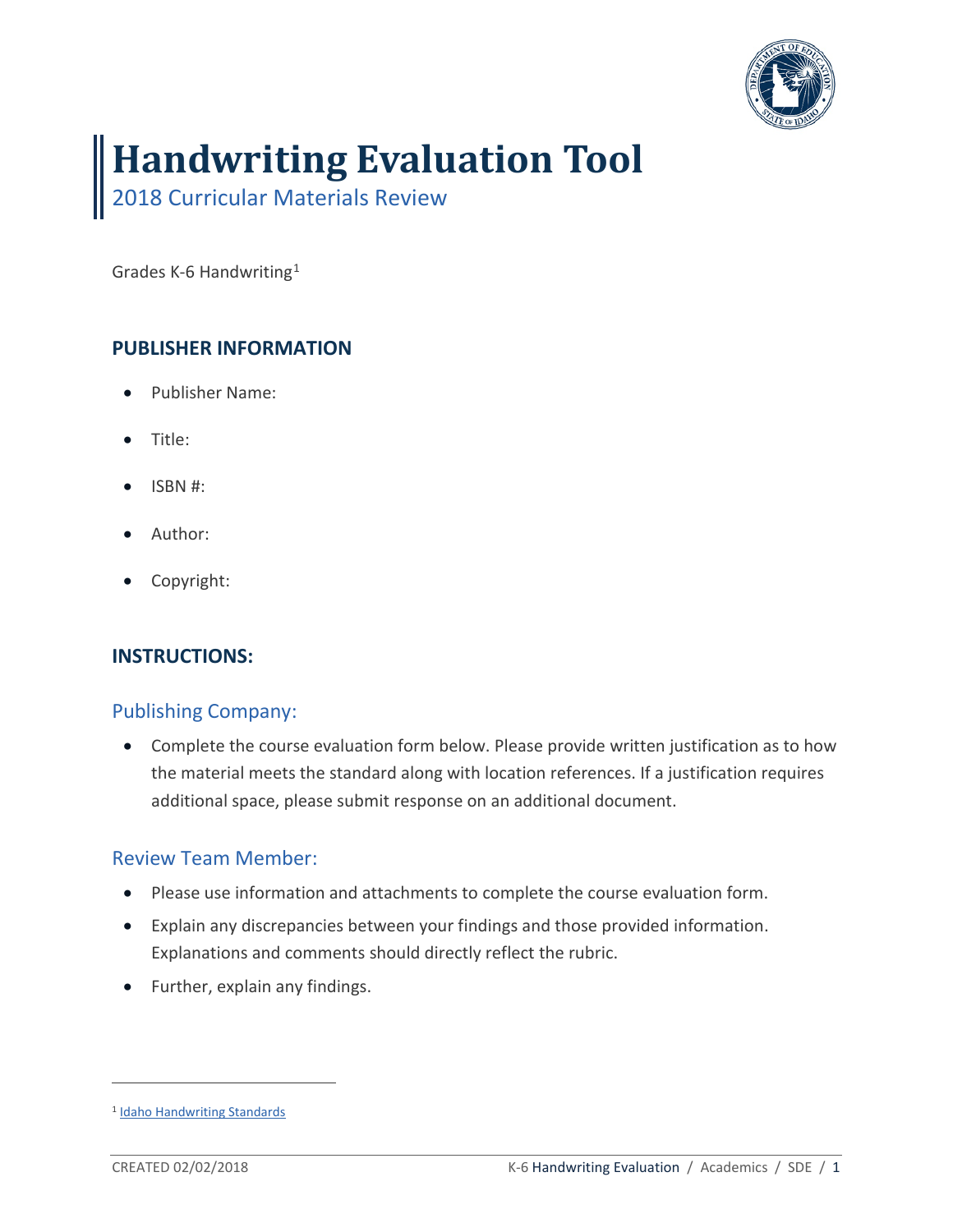#### **SCORING:**

- 0 = No Alignment Not Evident: content as described in the Standards is not evident.
- .5 = Partial Alignment Partially Evident: content as described in the Standards is partially evident and there are few gaps.
- 1 = High Alignment Clearly Evident: content is fully aligned as described in the Standards and repeatedly included to guarantee extensive opportunities for students to work with the content. Alignment is clearly evident.
- $\bullet$  N/A = Not applicable for standard.

## **STANDARDS ALIGNMENT EVALUATION RUBRIC:**

## Writing Component: Acquire Handwriting Skills for Print Handwriting

**Kindergarten:** 

Write upper and lowercase letters of the alphabet.

| <b>Performance Standards</b>                                                             | <b>Justification: Provide examples from materials</b><br>as evidence to support each response for this<br>section. Provide descriptions, not just page<br>numbers. | <b>Rating</b><br>(Reviewer<br>Only): |
|------------------------------------------------------------------------------------------|--------------------------------------------------------------------------------------------------------------------------------------------------------------------|--------------------------------------|
| HW.K.1: Write left to right, top<br>to bottom, with appropriate<br>spaces between words. |                                                                                                                                                                    |                                      |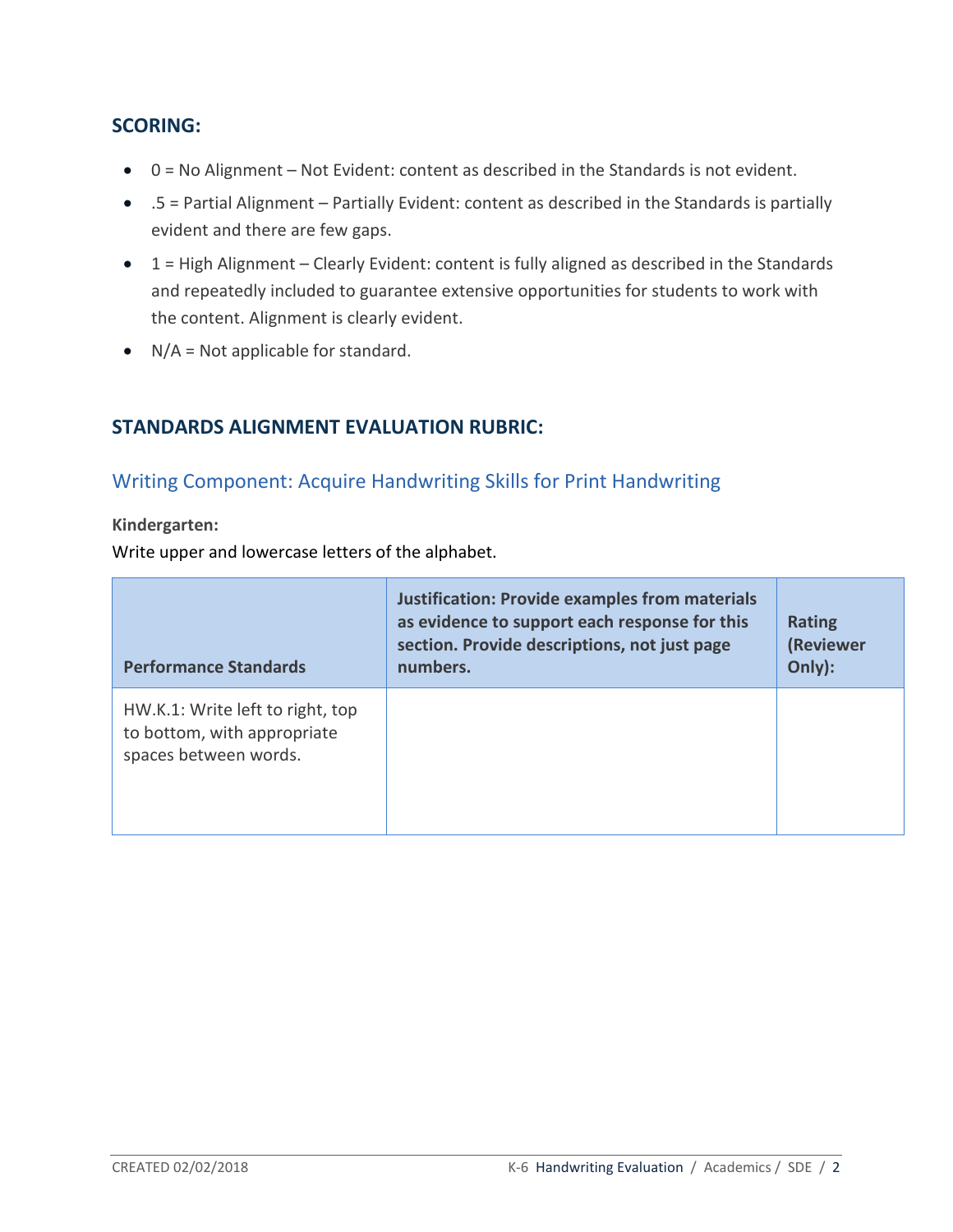# **Grade 1:**  Print legibly.

| Performance Standards                                                    | Justification: Provide examples from materials<br>as evidence to support each response for this<br>section. Provide descriptions, not just page<br>numbers. | Rating<br>(Reviewer<br>Only): |
|--------------------------------------------------------------------------|-------------------------------------------------------------------------------------------------------------------------------------------------------------|-------------------------------|
| HW.1.1: Write a complete<br>sentence with words spaced<br>appropriately. |                                                                                                                                                             |                               |

## **Grade 2:**

| <b>Performance Standards</b>                                    | Justification: Provide examples from materials<br>as evidence to support each response for this<br>section. Provide descriptions, not just page<br>numbers. | Rating<br>(Reviewer<br>Only): |
|-----------------------------------------------------------------|-------------------------------------------------------------------------------------------------------------------------------------------------------------|-------------------------------|
| HW.2.1: Print with functional<br>speed and maintain legibility. |                                                                                                                                                             |                               |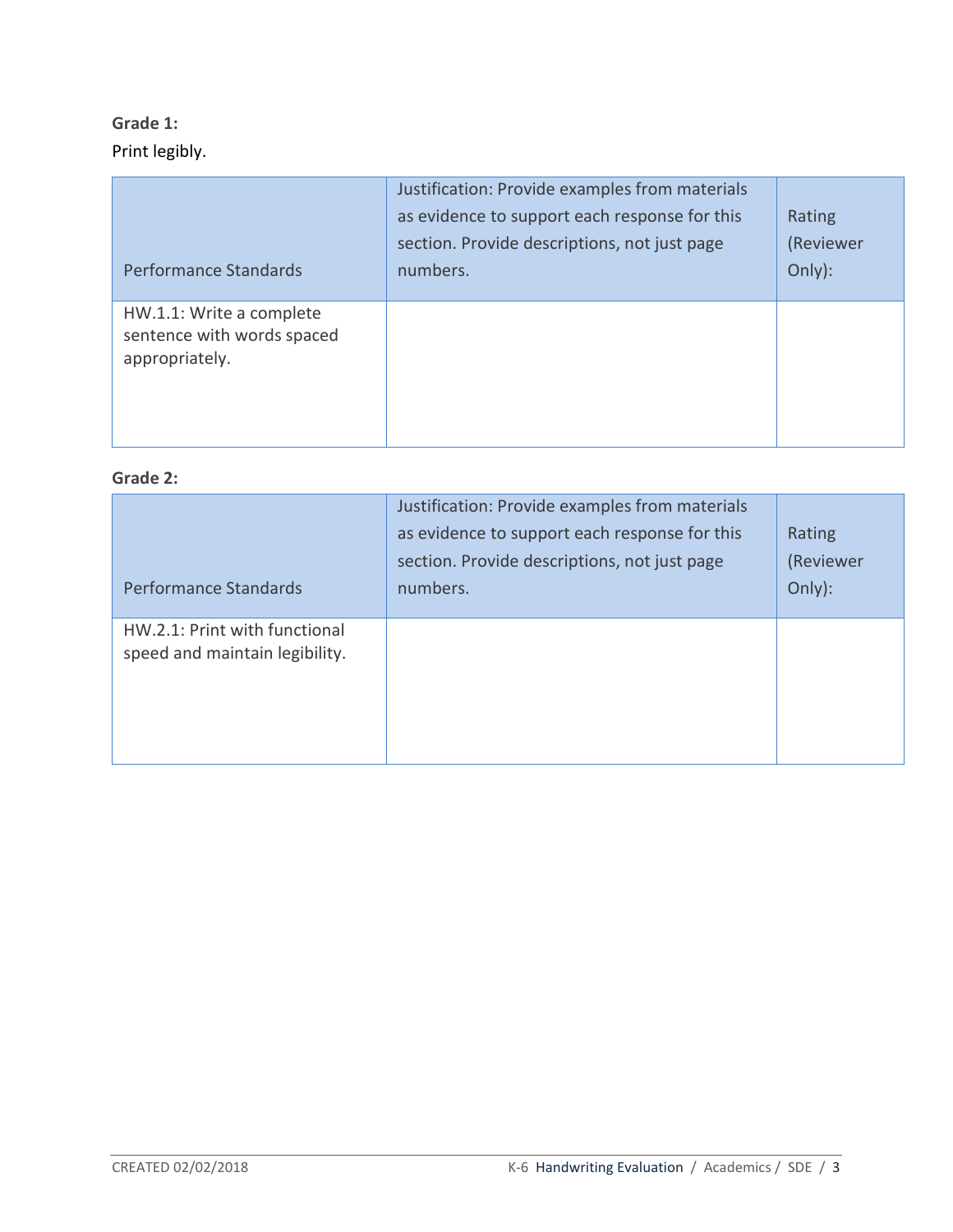# Writing Component: Acquire Handwriting Skills for Cursive Handwriting

#### **Grade 3:**

| <b>Performance Standards</b>      | <b>Justification: Provide examples from materials</b><br>as evidence to support each response for this<br>section. Provide descriptions, not just page<br>numbers. | <b>Rating</b><br>(Reviewer<br>Only): |
|-----------------------------------|--------------------------------------------------------------------------------------------------------------------------------------------------------------------|--------------------------------------|
| HW.3.1: Write legibly in cursive. |                                                                                                                                                                    |                                      |

#### **Grade 4:**

| <b>Performance Standards</b>                      | <b>Justification: Provide examples from materials</b><br>as evidence to support each response for this<br>section. Provide descriptions, not just page<br>numbers. | <b>Rating</b><br>(Reviewer<br>Only): |
|---------------------------------------------------|--------------------------------------------------------------------------------------------------------------------------------------------------------------------|--------------------------------------|
| HW.4.1: Write fluently and<br>legibly in cursive. |                                                                                                                                                                    |                                      |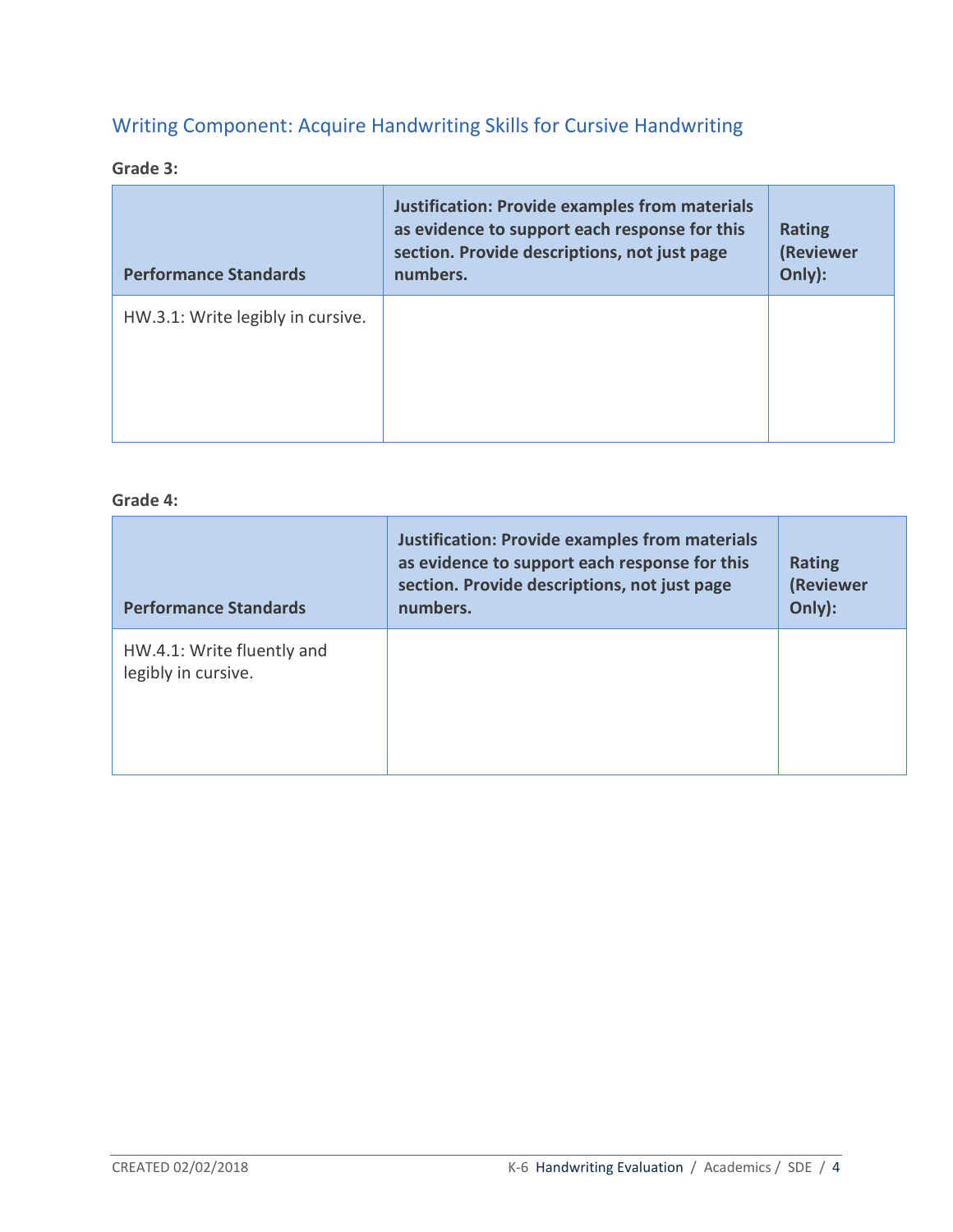# Writing Component: Acquire Handwriting Skills for Print and Cursive Handwriting

#### **Grade 5:**

| <b>Performance Standards</b>                               | <b>Justification: Provide examples from materials</b><br>as evidence to support each response for this<br>section. Provide descriptions, not just page<br>numbers. | <b>Rating</b><br><b>(Reviewer</b><br>Only): |
|------------------------------------------------------------|--------------------------------------------------------------------------------------------------------------------------------------------------------------------|---------------------------------------------|
| HW.5.1: Write fluently and<br>legibly in print or cursive. |                                                                                                                                                                    |                                             |

#### **Grade 6:**

| <b>Performance Standards</b>                               | <b>Justification: Provide examples from materials</b><br>as evidence to support each response for this<br>section. Provide descriptions, not just page<br>numbers. | <b>Rating</b><br>(Reviewer<br>Only): |
|------------------------------------------------------------|--------------------------------------------------------------------------------------------------------------------------------------------------------------------|--------------------------------------|
| HW.6.1: Write fluently and<br>legibly in print or cursive. |                                                                                                                                                                    |                                      |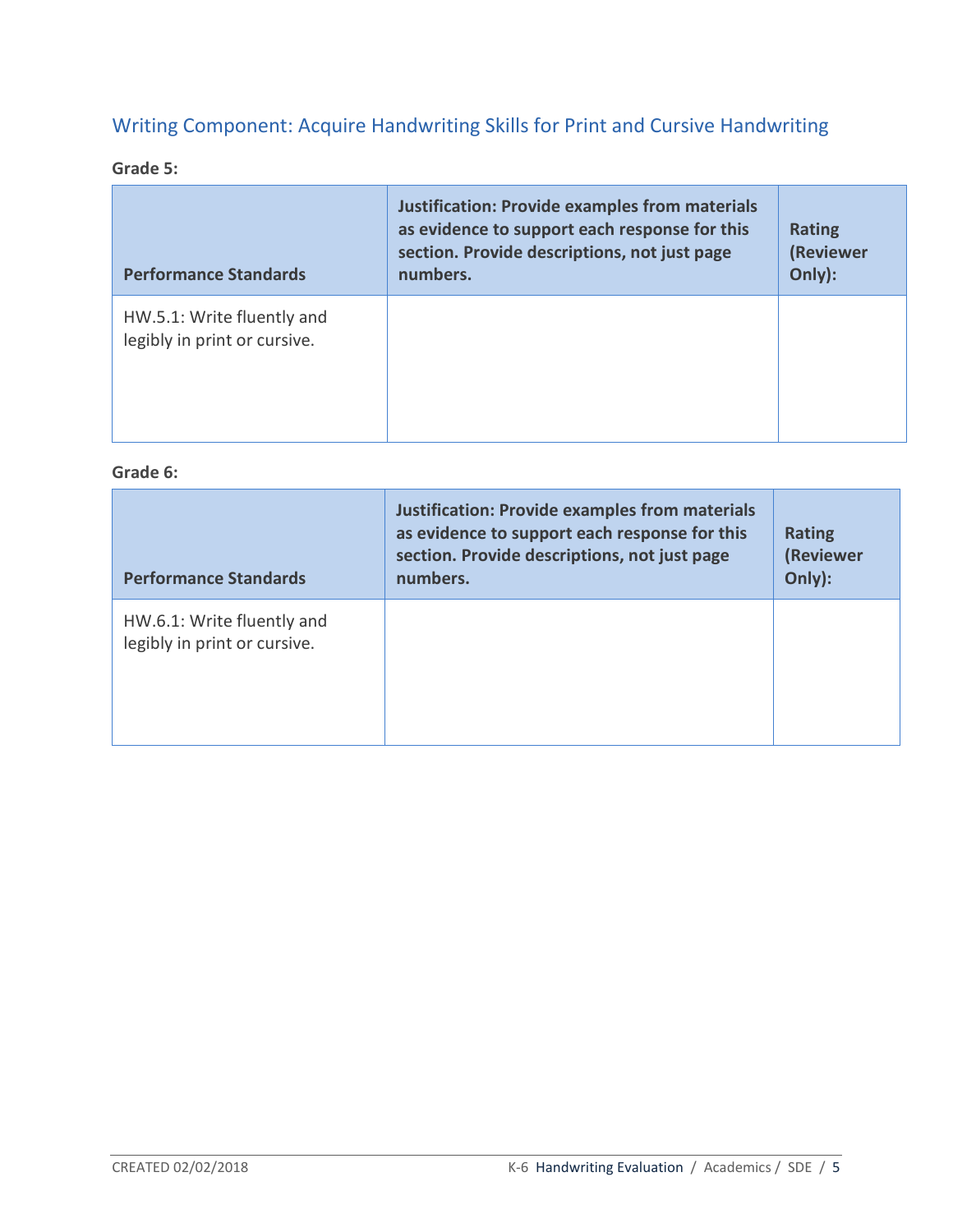## **INDICATORS OF QUALITY RUBRIC:**

# Literacy Connections Across All Content Areas:

| <b>Standards</b>                                                                                                                               | <b>Justification: Provide examples from materials</b><br>as evidence to support each response for this<br>section. Provide descriptions, not just page<br>numbers. | <b>Rating</b><br>(Reviewer<br>Only): |
|------------------------------------------------------------------------------------------------------------------------------------------------|--------------------------------------------------------------------------------------------------------------------------------------------------------------------|--------------------------------------|
| 1. Students will build<br>knowledge and academic<br>language through content<br>rich, complex nonfiction<br>texts.                             |                                                                                                                                                                    |                                      |
| 2. Students will participate in<br>Reading/Writing/Speaking<br>that is grounded in evidence<br>from the text, across the<br>curriculum.        |                                                                                                                                                                    |                                      |
| 3. Students will use digital<br>resources strategically to<br>conduct research and create<br>and present material in oral<br>and written form. |                                                                                                                                                                    |                                      |
| 4. Students will collaborate<br>effectively for a variety of<br>purposes while also building<br>independent literacy skills.                   |                                                                                                                                                                    |                                      |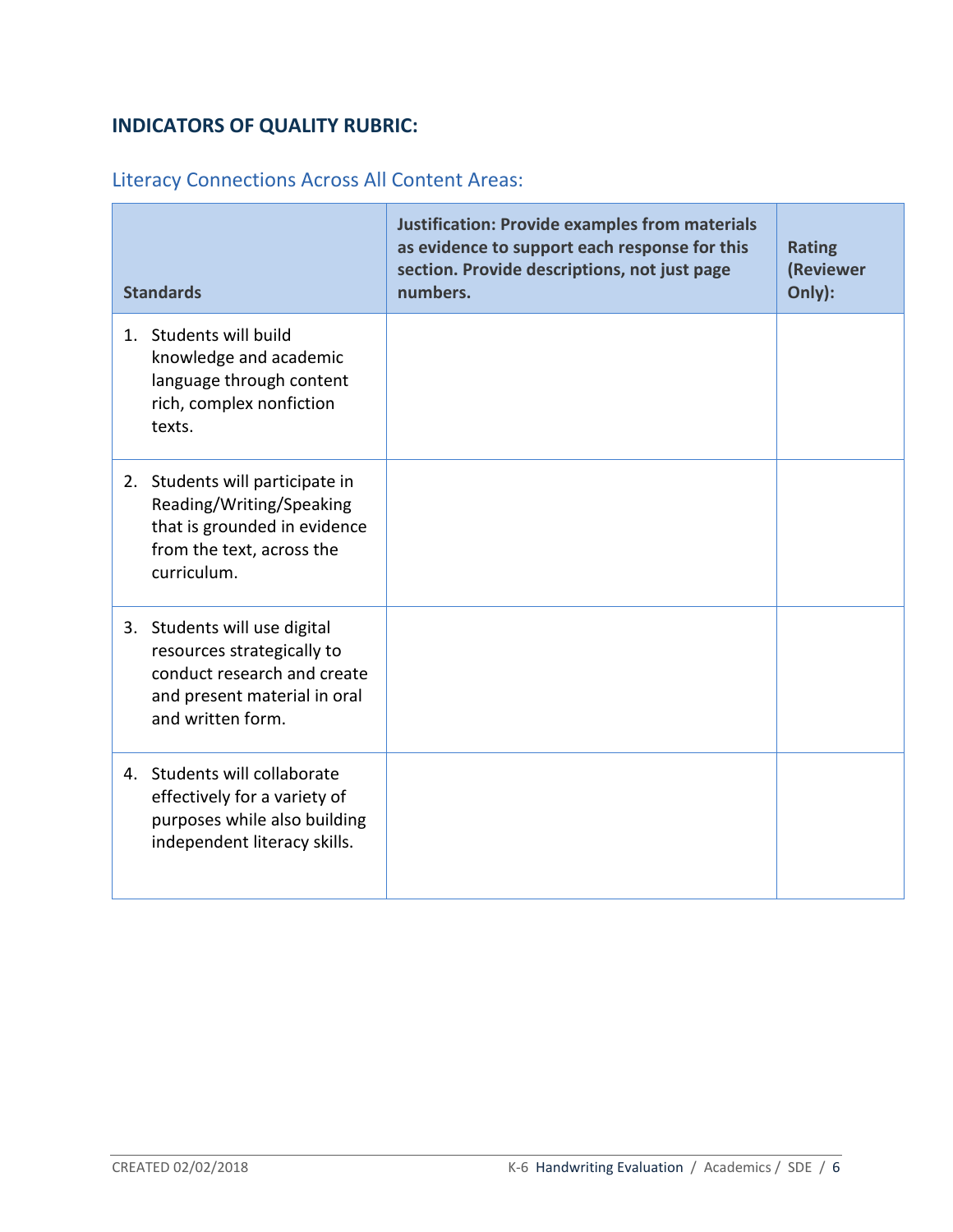# Equity:

| <b>Standards</b>                                                                                                                                                                                                                                                                                                                                                                                                                                                                                                                                                                                                                                                                                                                                                                                                                                                                                         | <b>Justification: Provide examples from materials</b><br>as evidence to support each response for this<br>section. Provide descriptions, not just page<br>numbers. | <b>Rating</b><br>(Reviewer<br>Only): |
|----------------------------------------------------------------------------------------------------------------------------------------------------------------------------------------------------------------------------------------------------------------------------------------------------------------------------------------------------------------------------------------------------------------------------------------------------------------------------------------------------------------------------------------------------------------------------------------------------------------------------------------------------------------------------------------------------------------------------------------------------------------------------------------------------------------------------------------------------------------------------------------------------------|--------------------------------------------------------------------------------------------------------------------------------------------------------------------|--------------------------------------|
| 1. Materials are free from bias<br>in their portrayal of ethnic<br>groups, gender, age,<br>disabilities, culture, religion,<br>etc., and contain<br>accommodations for<br>multiple learning styles,<br>students with<br>exceptionalities, English<br>Language Learners, and<br>cultural differences.<br>Multicultural<br>representation<br>Free from bias<br>$\bullet$<br>Designed for use in<br>$\bullet$<br>planning and<br>implementation of<br>differentiated instruction<br>addressing multiple<br>learning styles and the<br>needs of Talented and<br>Gifted (TAG), English<br>Language Learners (ELL)<br>and Special Education<br>(SPED) students.<br>The material provides a<br>$\bullet$<br>balanced representation<br>of points of view<br>regarding issues such as<br>race, gender, religion,<br>environment, business,<br>industry, political<br>orientation, careers and<br>career choices. |                                                                                                                                                                    |                                      |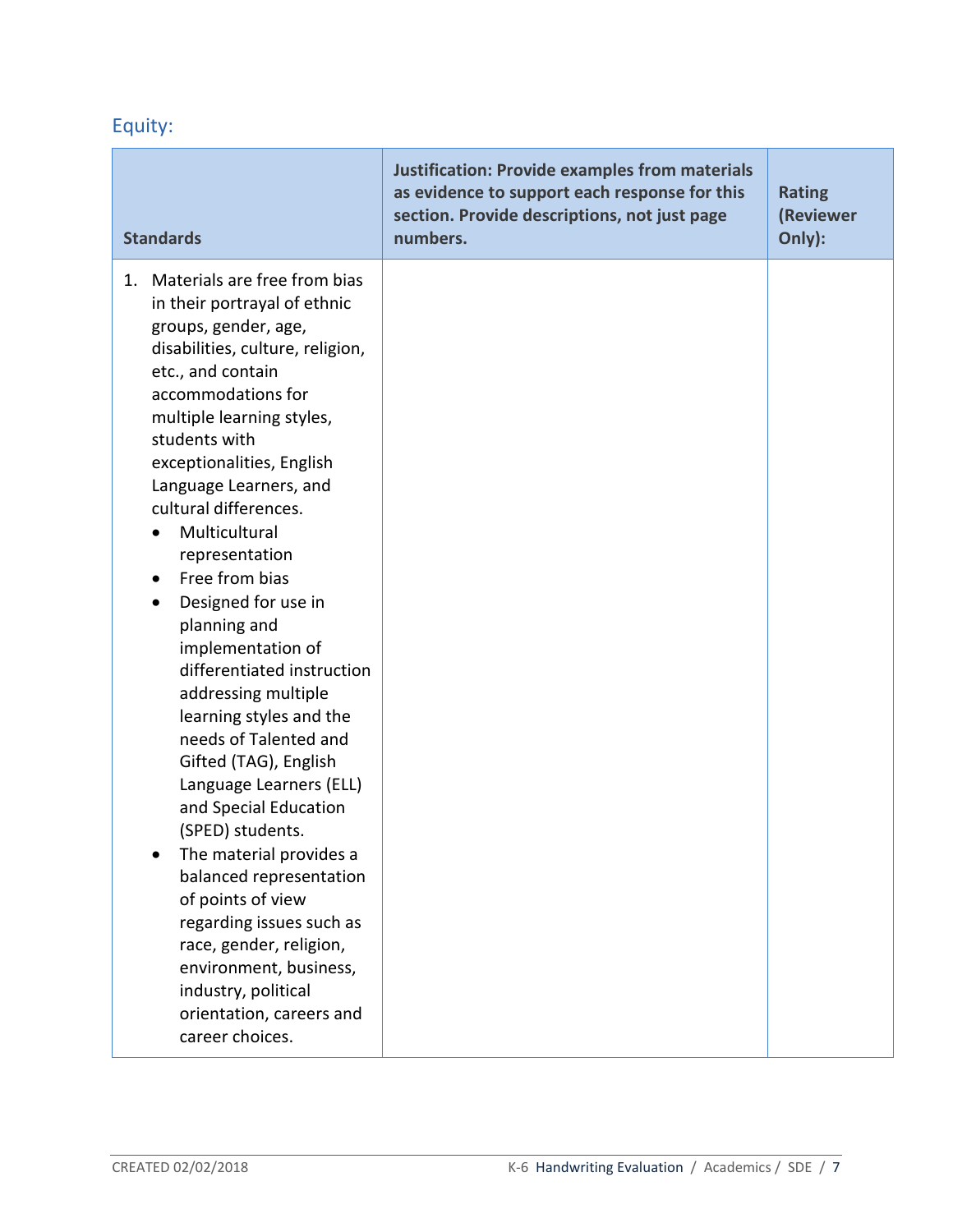| <b>Standards</b>                                                                                                                                                                                                                 | <b>Justification: Provide examples from materials</b><br>as evidence to support each response for this<br>section. Provide descriptions, not just page<br>numbers. | <b>Rating</b><br>(Reviewer<br>Only): |
|----------------------------------------------------------------------------------------------------------------------------------------------------------------------------------------------------------------------------------|--------------------------------------------------------------------------------------------------------------------------------------------------------------------|--------------------------------------|
| 2. The material offers texts<br>representing a wide array of<br>cultures and experiences,<br>allowing students<br>opportunities to learn about<br>situations similar to and<br>different from their own<br>personal experiences. |                                                                                                                                                                    |                                      |

# Accessibility:

| <b>Standards</b>                                                                                                                                                                                                                                                                                                                                                                                 | <b>Justification: Provide examples from materials</b><br>as evidence to support each response for this<br>section. Provide descriptions, not just page<br>numbers. | <b>Rating</b><br>(Reviewer<br>Only): |
|--------------------------------------------------------------------------------------------------------------------------------------------------------------------------------------------------------------------------------------------------------------------------------------------------------------------------------------------------------------------------------------------------|--------------------------------------------------------------------------------------------------------------------------------------------------------------------|--------------------------------------|
| <b>Accessible Education</b><br>1.<br>Materials (AEM): Print- and<br>technology-based<br>educational materials,<br>including printed and<br>electronic textbooks and<br>related core materials that<br>are designed or converted in<br>a way that makes them<br>usable across the widest<br>range of student variability<br>regardless of format (print,<br>digital, graphical, audio,<br>video). |                                                                                                                                                                    |                                      |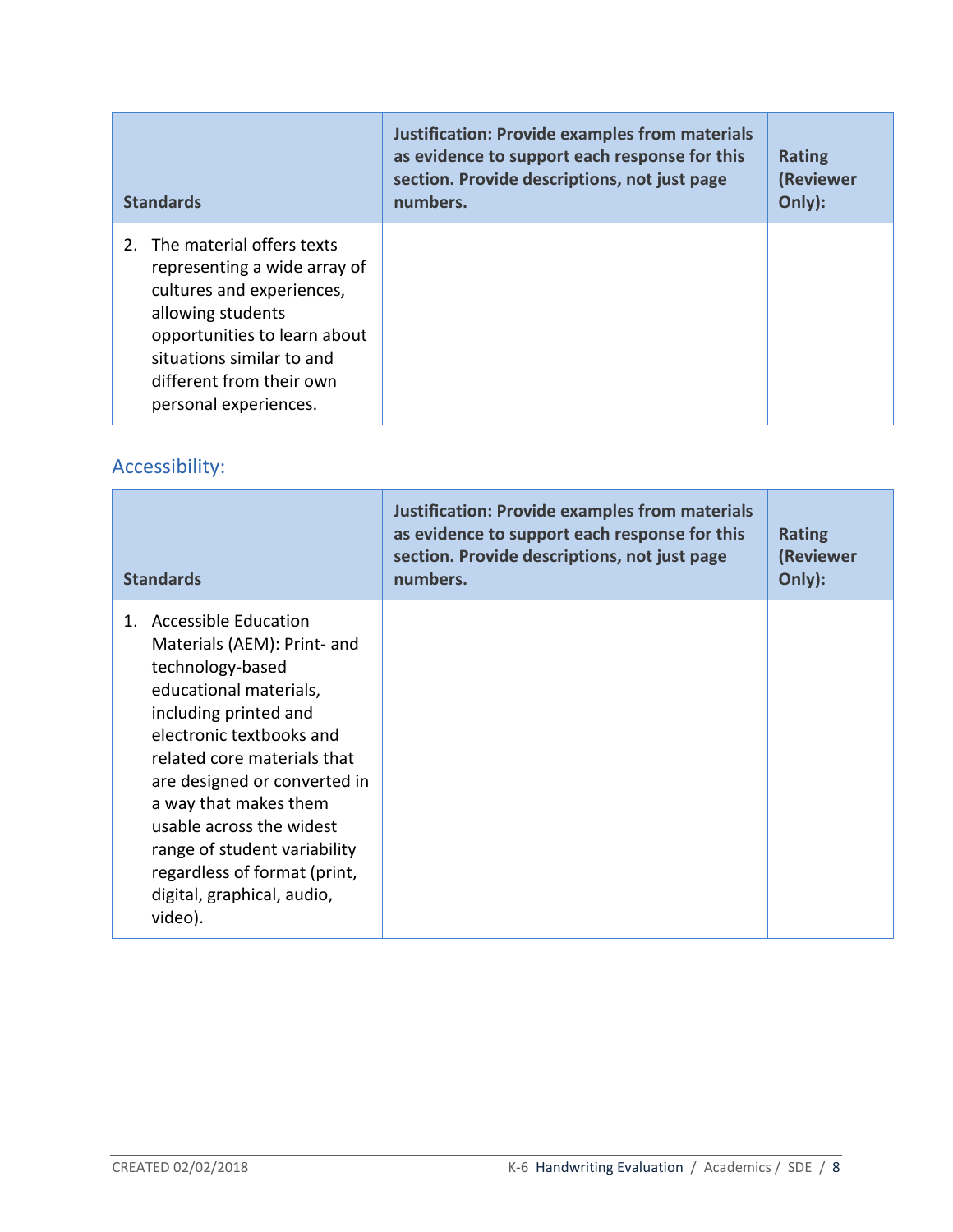# Student Focus:

| <b>Standards</b>                                                                                                                                                                                                                                                                                                                                     | <b>Justification: Provide examples from materials</b><br>as evidence to support each response for this<br>section. Provide descriptions, not just page<br>numbers. | <b>Rating</b><br>(Reviewer<br>Only): |
|------------------------------------------------------------------------------------------------------------------------------------------------------------------------------------------------------------------------------------------------------------------------------------------------------------------------------------------------------|--------------------------------------------------------------------------------------------------------------------------------------------------------------------|--------------------------------------|
| The material supports the<br>1.<br>sequential and cumulative<br>development of<br>foundational skills. Those<br>skills are necessary for a<br>student's independent<br>comprehension of grade-<br>level complex texts and<br>mastery of tasks called for by<br>the standards.                                                                        |                                                                                                                                                                    |                                      |
| 2. The material provides many<br>and varied opportunities for<br>students to work with each<br>standard within the grade<br>level.                                                                                                                                                                                                                   |                                                                                                                                                                    |                                      |
| The material reflects the<br>3.<br>progression of the strands<br>and how they build within<br>and across the grades in a<br>logical way. This enables<br>students to develop and<br>demonstrate their<br>independent capacity to<br>read and write at the<br>appropriate level of<br>complexity and<br>sophistication indicated by<br>the standards. |                                                                                                                                                                    |                                      |
| 4. The material engages the<br>reader, i.e., does it<br>correspond with age<br>appropriate interests?                                                                                                                                                                                                                                                |                                                                                                                                                                    |                                      |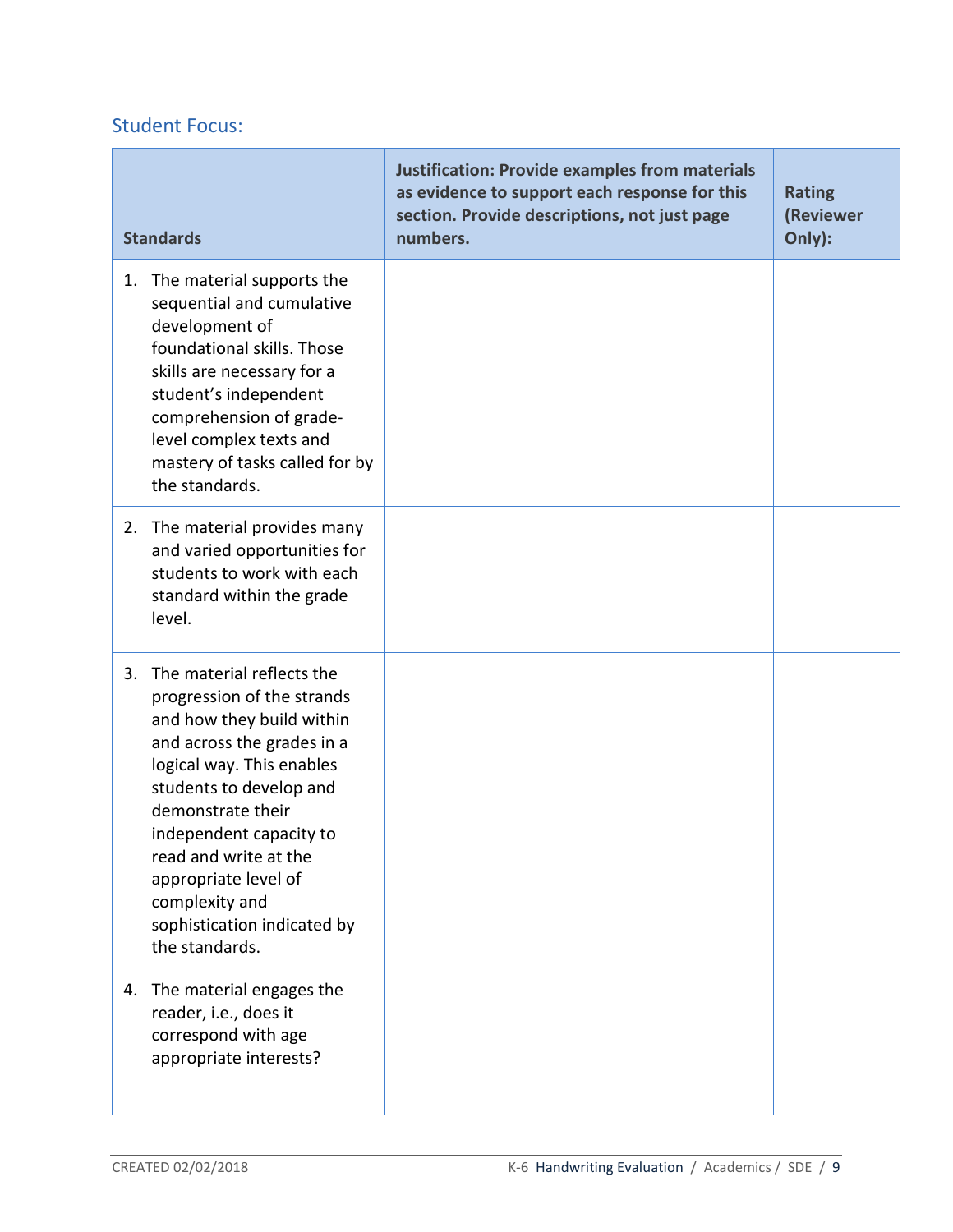| <b>Standards</b>                                                                                                                                                             | <b>Justification: Provide examples from materials</b><br>as evidence to support each response for this<br>section. Provide descriptions, not just page<br>numbers. | <b>Rating</b><br>(Reviewer<br>Only): |
|------------------------------------------------------------------------------------------------------------------------------------------------------------------------------|--------------------------------------------------------------------------------------------------------------------------------------------------------------------|--------------------------------------|
| The material cross-refers and<br>5.<br>integrates with other<br>subjects in related areas of<br>the curriculum.                                                              |                                                                                                                                                                    |                                      |
| 6. The material includes<br>strategies and textual<br>content that are grade<br>appropriate.                                                                                 |                                                                                                                                                                    |                                      |
| 7. The material has a balance<br>of text types and lengths<br>that encourage close, in-<br>depth reading and rereading,<br>analysis, comparison, and<br>synthesis of texts.  |                                                                                                                                                                    |                                      |
| The material includes<br>8.<br>sufficient supplementary<br>activities or assignments that<br>are appropriately integrated<br>into the text.                                  |                                                                                                                                                                    |                                      |
| The material has activities<br>9.<br>and assignments that<br>develop problem-solving<br>skills and foster synthesis<br>and inquiry at both an<br>individual and group level. |                                                                                                                                                                    |                                      |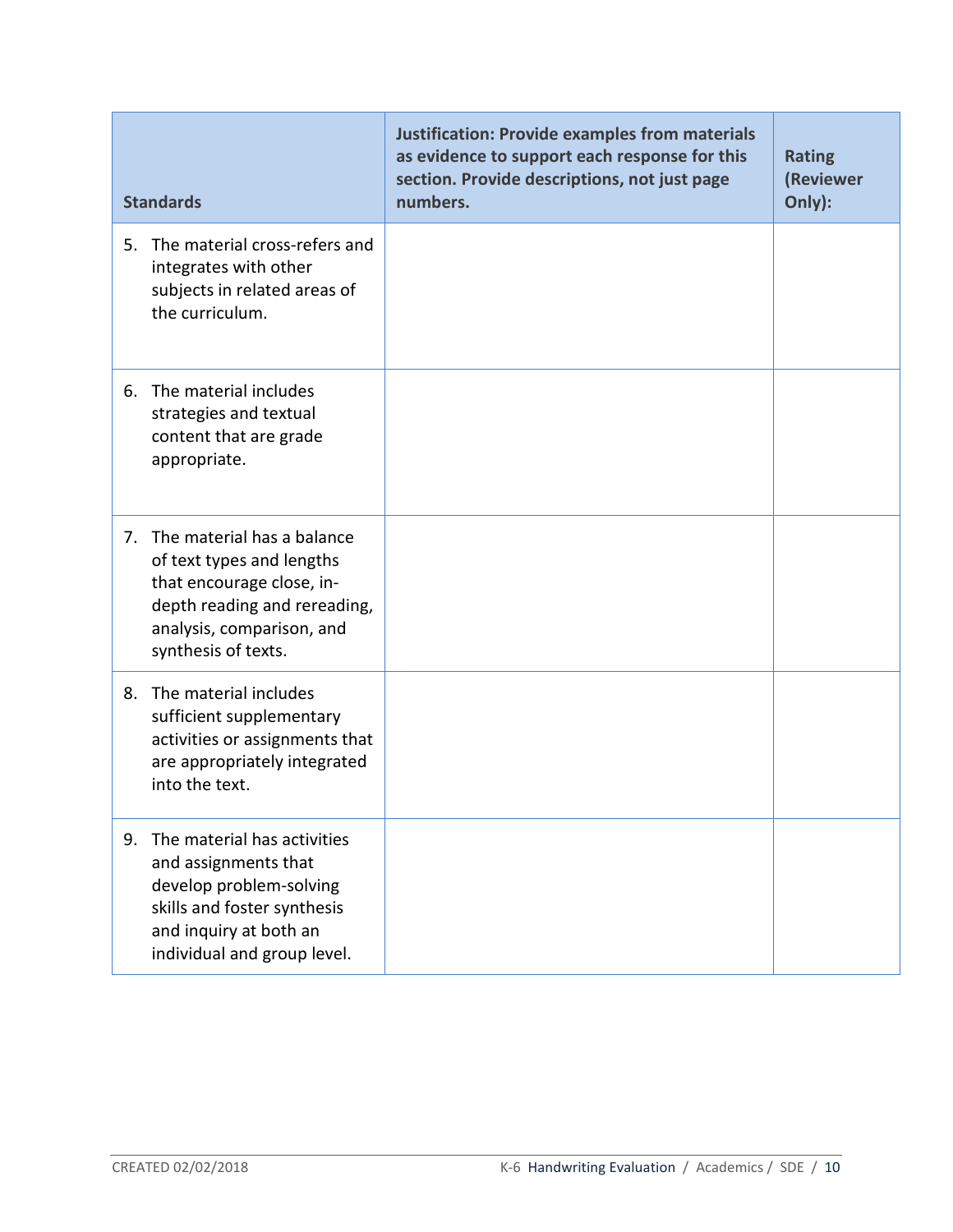| <b>Standards</b>                                                                                          | <b>Justification: Provide examples from materials</b><br>as evidence to support each response for this<br>section. Provide descriptions, not just page<br>numbers. | <b>Rating</b><br>(Reviewer<br>Only): |
|-----------------------------------------------------------------------------------------------------------|--------------------------------------------------------------------------------------------------------------------------------------------------------------------|--------------------------------------|
| 10. The material has activities<br>and assignments that reflect<br>varied learning styles of<br>students. |                                                                                                                                                                    |                                      |
| 11. The material includes<br>appropriate instructional<br>strategies.                                     |                                                                                                                                                                    |                                      |

# Pedagogical Approach:

| <b>Standards</b>                                                                                                                                                                                                                                                                          | <b>Justification: Provide examples from materials</b><br>as evidence to support each response for this<br>section. Provide descriptions, not just page<br>numbers. | <b>Rating</b><br>(Reviewer<br>Only): |
|-------------------------------------------------------------------------------------------------------------------------------------------------------------------------------------------------------------------------------------------------------------------------------------------|--------------------------------------------------------------------------------------------------------------------------------------------------------------------|--------------------------------------|
| The material offers strategies<br>1.<br>for teachers to meet the<br>needs of a range of learners,<br>including advanced students<br>and those requiring<br>remediation.                                                                                                                   |                                                                                                                                                                    |                                      |
| The material provides<br>2.<br>suggestions for scaffolding<br>that support the<br>comprehension of grade-<br>level text without replacing<br>students' opportunities for<br>full and regular encounters<br>with grade-level complex<br>texts. Removing the<br>scaffolding over the course |                                                                                                                                                                    |                                      |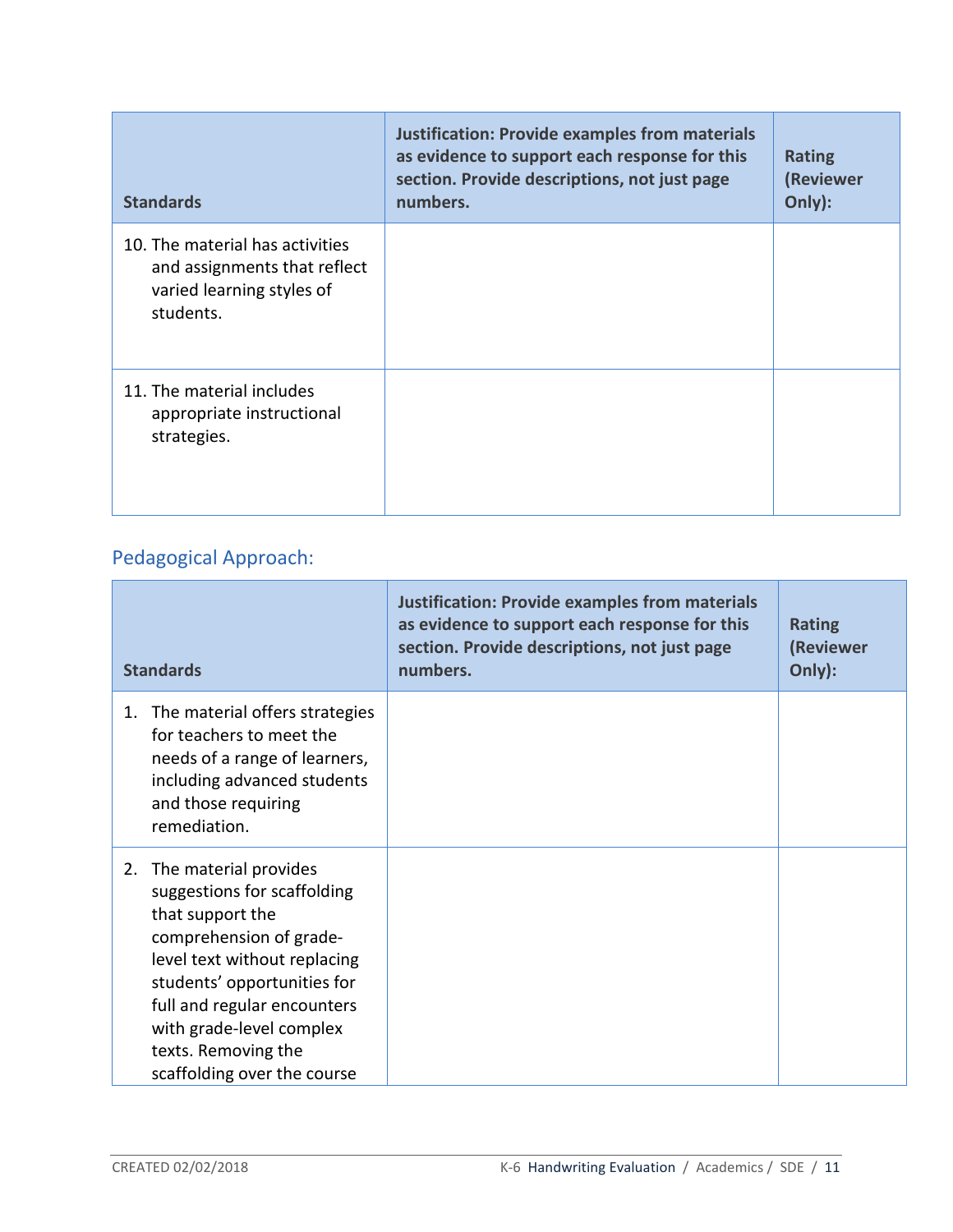| <b>Standards</b>                                                                                                                                                                                                                                                         | <b>Justification: Provide examples from materials</b><br>as evidence to support each response for this<br>section. Provide descriptions, not just page<br>numbers. | <b>Rating</b><br>(Reviewer<br>Only): |
|--------------------------------------------------------------------------------------------------------------------------------------------------------------------------------------------------------------------------------------------------------------------------|--------------------------------------------------------------------------------------------------------------------------------------------------------------------|--------------------------------------|
| of the materials is<br>encouraged.                                                                                                                                                                                                                                       |                                                                                                                                                                    |                                      |
| 3. The material provides<br>opportunities for supporting<br>English language learners to<br>regularly and actively<br>participate with grade-level<br>text.                                                                                                              |                                                                                                                                                                    |                                      |
| 4. The material gives clear and<br>concise instruction to<br>teachers and students. It is<br>easy to navigate and<br>understand.                                                                                                                                         |                                                                                                                                                                    |                                      |
| 5. The material assesses<br>students at a variety of<br>knowledge levels (e.g., recall,<br>inferencing/analyzing,<br>reasoning, problem solving)<br>centered on grade-level texts<br>that are clearly aligned and<br>measureable against the<br>expectations of the ICS. |                                                                                                                                                                    |                                      |
| The material offers ongoing,<br>6.<br>easily implemented, and<br>varied assessments.<br>Assessments should<br>clearly denote which<br>standards are being<br>emphasized. They should<br>also include aligned<br>rubrics and scoring                                      |                                                                                                                                                                    |                                      |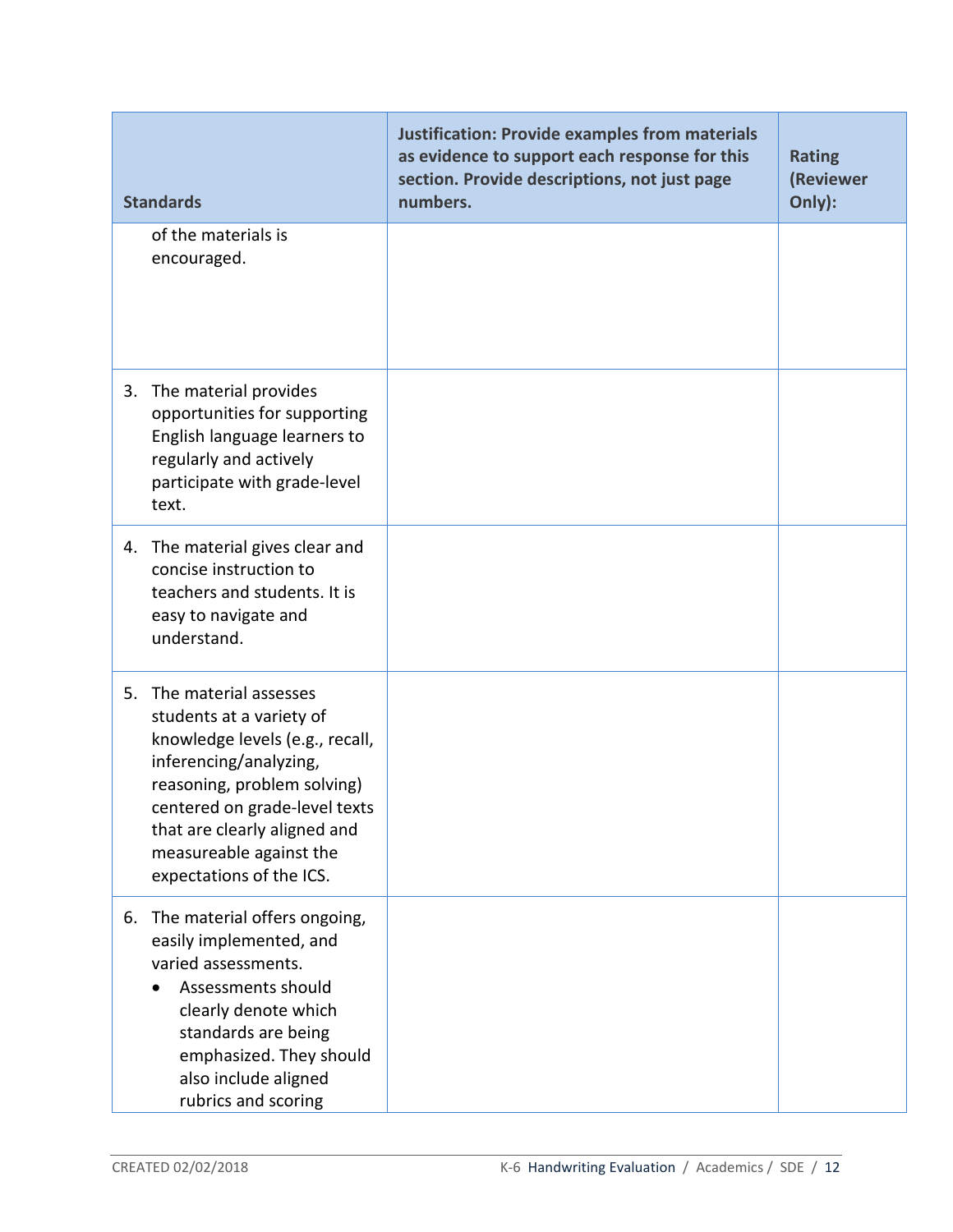| <b>Standards</b>                                                                                                                            | <b>Justification: Provide examples from materials</b><br>as evidence to support each response for this<br>section. Provide descriptions, not just page<br>numbers. | <b>Rating</b><br>(Reviewer<br>Only): |
|---------------------------------------------------------------------------------------------------------------------------------------------|--------------------------------------------------------------------------------------------------------------------------------------------------------------------|--------------------------------------|
| guidelines that provide<br>sufficient guidance to<br>teachers for interpreting<br>student performance and<br>suggestions for follow-<br>up. |                                                                                                                                                                    |                                      |

# Presentation and Design:

| <b>Standards</b>                                                                                                                                                                                                                                                                                                                                 | <b>Justification: Provide examples from materials</b><br>as evidence to support each response for this<br>section. Provide descriptions, not just page<br>numbers. | <b>Rating</b><br>(Reviewer<br>Only): |
|--------------------------------------------------------------------------------------------------------------------------------------------------------------------------------------------------------------------------------------------------------------------------------------------------------------------------------------------------|--------------------------------------------------------------------------------------------------------------------------------------------------------------------|--------------------------------------|
| The material has an<br>$1_{-}$<br>aesthetically appealing<br>appearance (attractive,<br>inviting).                                                                                                                                                                                                                                               |                                                                                                                                                                    |                                      |
| 2. Layout is consistent, clear,<br>and understandable.<br>The material has<br>headings and sub-<br>headings that make it<br>easy to navigate through<br>the book.<br>Chapters are logically<br>arranged.<br>Text provides a useful<br>table of contents,<br>glossary, and index.<br>Text contains references,<br>bibliography, and<br>resources. |                                                                                                                                                                    |                                      |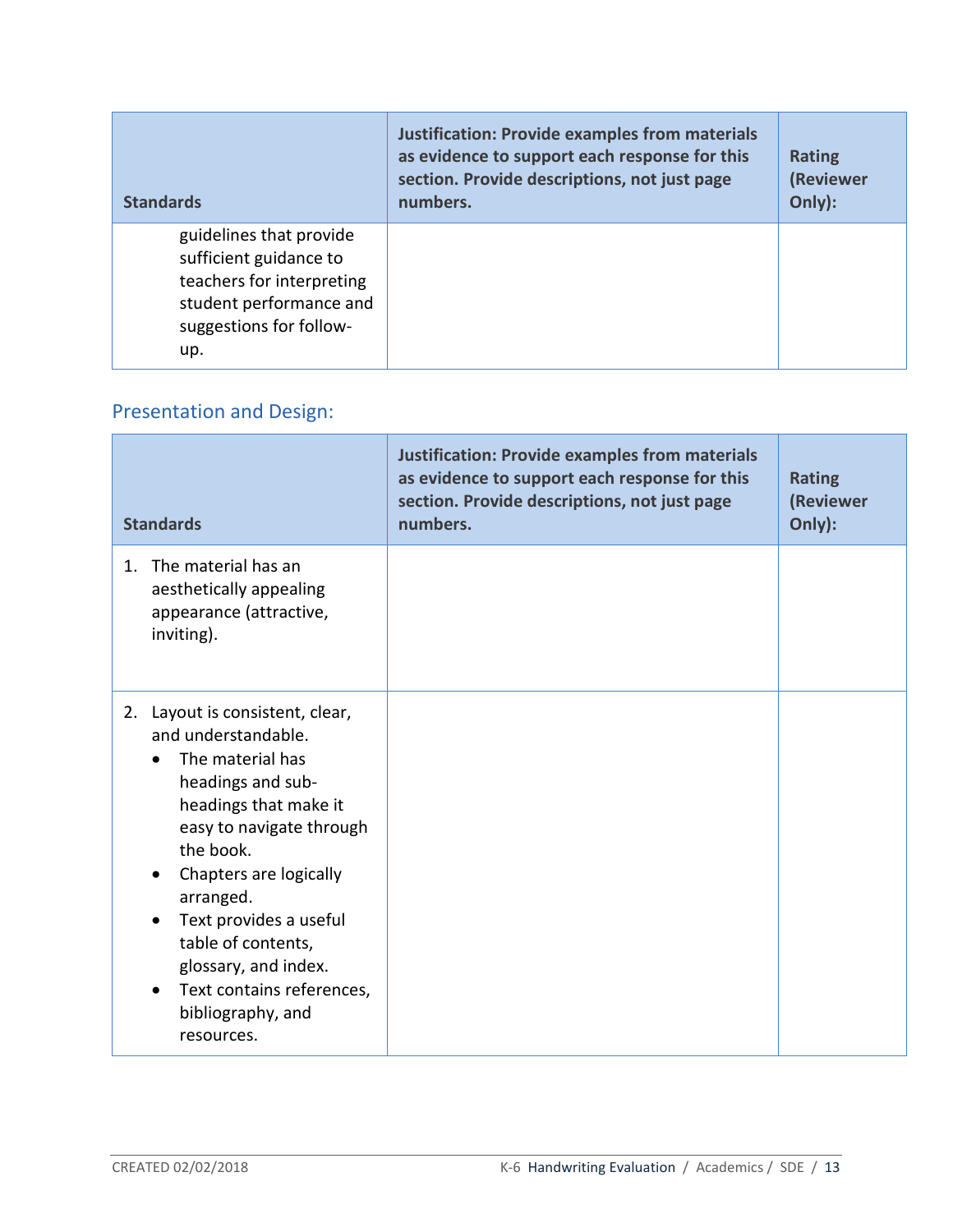| <b>Standards</b>                                                                                                                                                                              | <b>Justification: Provide examples from materials</b><br>as evidence to support each response for this<br>section. Provide descriptions, not just page<br>numbers. | <b>Rating</b><br>(Reviewer<br>Only): |
|-----------------------------------------------------------------------------------------------------------------------------------------------------------------------------------------------|--------------------------------------------------------------------------------------------------------------------------------------------------------------------|--------------------------------------|
| 3. The material uses a<br>language/reading level<br>suitable for the intended<br>readers.                                                                                                     |                                                                                                                                                                    |                                      |
| 4. The material has a<br>reasonable and appropriate<br>balance between text and<br>illustration. The material has<br>grade-appropriate font size.                                             |                                                                                                                                                                    |                                      |
| 5. The illustrations clearly<br>cross-reference the text, are<br>directly relevant to the<br>content (not simply<br>decorative), and promote<br>thinking, discussion, and<br>problem solving. |                                                                                                                                                                    |                                      |
| Non-text content<br>6.<br>(performance clips, images,<br>maps, globes, graphs,<br>pictures, charts, databases,<br>and models) are accurate<br>and well integrated into the<br>text.           |                                                                                                                                                                    |                                      |